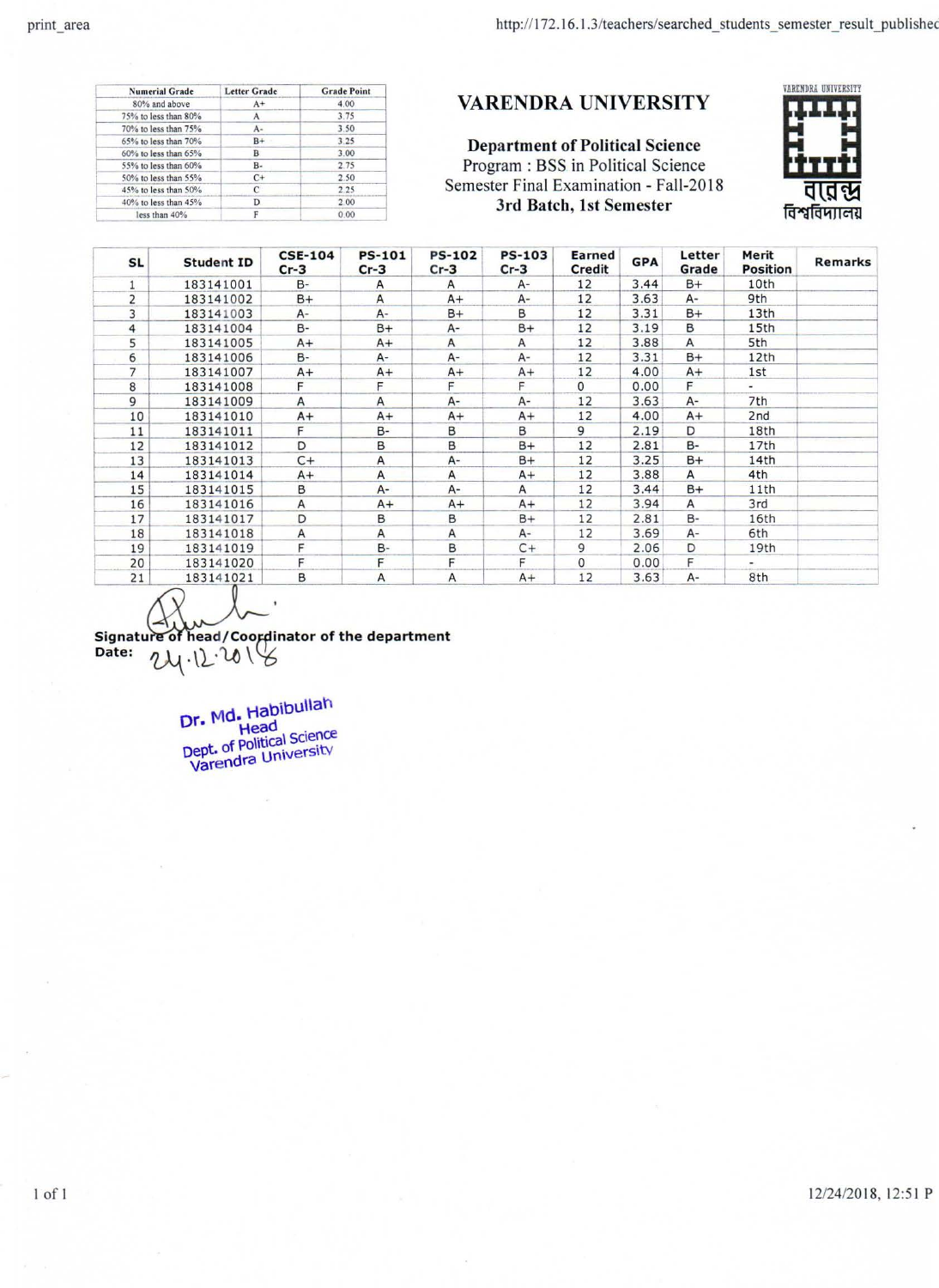| <b>Numerial Grade</b> | <b>Letter Grade</b> | <b>Grade Point</b> |
|-----------------------|---------------------|--------------------|
| 80% and above         | $A+$                | 4.00               |
| 75% to less than 80%  | А                   | 3.75               |
| 70% to less than 75%  | A-                  | 3.50               |
| 65% to less than 70%  | $B+$                | 3.25               |
| 60% to less than 65%  | в                   | 3.00               |
| 55% to less than 60%  | B-                  | 2.75               |
| 50% to less than 55%  | $C+$                | 2.50               |
| 45% to less than 50%  | С                   | 2.25               |
| 40% to less than 45%  |                     | 2.00               |
| less than 40%         |                     | 0.00               |

## VARENDRA UNIVERSITY

**Department of Political Science** Program : BSS in Political Science Semester Final Examination - Fall-2018 2nd Batch, 2nd Semester



| <b>SL</b>      | <b>Student ID</b> | <b>BAN-107</b><br>$Cr-3$ | <b>PS-105</b><br>$Cr-3$ | <b>PS-106</b><br>$Cr-3$ | Earned<br><b>Credit</b> | <b>GPA</b> | Letter<br>Grade | Merit<br><b>Position</b> | Remarks |
|----------------|-------------------|--------------------------|-------------------------|-------------------------|-------------------------|------------|-----------------|--------------------------|---------|
|                | 181141019         | A-                       | $A-$                    | A-                      | 9                       | 3.50       | A-              | 10th                     |         |
| 2              | 182141001         | $B+$                     | $A -$                   | $B+$                    | 9                       | 3.33       | $B+$            | 12th                     |         |
| 3              | 182141002         | $B+$                     | $\mathsf{A}$            | $B+$                    | 9                       | 3.42       | $B+$            | 11th                     |         |
| 4              | 182141003         | B+                       | $B+$                    | B                       | 9                       | 3.17       | В               | 13th                     |         |
| 5              | 182141004         | $B -$                    | в                       | $B -$                   | 9                       | 2.83       | $B -$           | 15 <sub>th</sub>         |         |
| 6              | 182141005         | A                        | А                       | A                       | 9                       | 3.75       | $\mathsf{A}$    | 8th                      |         |
| $\overline{7}$ | 182141006         | $A+$                     | $A+$                    | A                       | 9                       | 3.92       | A               | 5th                      |         |
| 8              | 182141007         | $A+$                     | $A+$                    | A                       | 9                       | 3.92       | A               | 3rd                      |         |
| 9              | 182141008         | в                        | $B+$                    | B                       | 9                       | 3.08       | B               | 14th                     |         |
| 10             | 182141009         | Α                        | A                       | $A+$                    | 9                       | 3.83       | $\overline{A}$  | 7th                      |         |
| 11             | 182141010         | в                        | B-                      | $B -$                   | 9                       | 2.83       | $B -$           | 16th                     |         |
| 12             | 182141011         | $A+$                     | A                       | A                       | 9                       | 3.83       | A               | 6th                      |         |
| 13             | 182141012         | $A+$                     | $A+$                    | $A+$                    | 9                       | 4.00       | $A+$            | 1st                      |         |
| 14             | 182141013         | A                        | $A+$                    | $A+$                    | 9                       | 3.92       | $\mathsf{A}$    | 4th                      |         |
| 15             | 182141015         | $A -$                    | $\mathsf{A}$            | $A -$                   | 9                       | 3.58       | A-              | 9th                      |         |
| 16             | 182141016         | $A+$                     | $A+$                    | $A+$                    | 9                       | 4.00       | $A+$            | 2nd                      |         |

 $\bullet$ 

 $1$  of  $1$ 

Signature of head/Coordinator of the department<br>Date:  $24.12.2018$ 

Dr. Md. Habibullah Dept. of Political Science<br>Varendra University

12/24/2018, 12:55 P

 $\bullet$